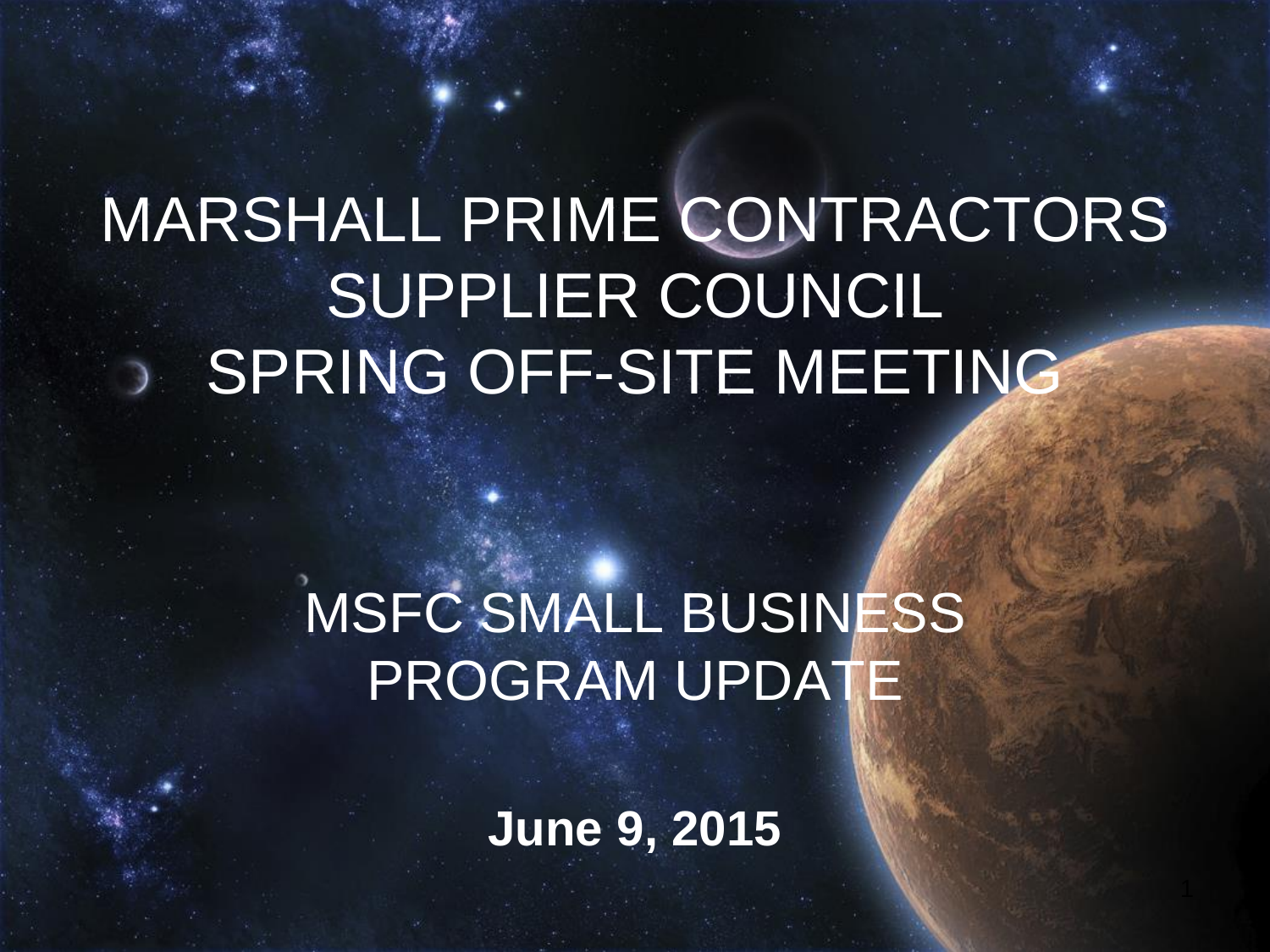

- Mentor Protégé Agreement (MPA) signing celebration between Jacobs and Linc Research, a local HUBZone certified small business under the MSFC Engineering & Science Systems & Skills Augmentation (ESSSA) Contract in December.
- Robin Henderson, MSFC Associate Director, presents MSFC Small Business Program best practices to NASA Associate Administrators across NASA in January.
- Successful hosting of the Marshall Small Business Alliance Meeting in February.
- Visit with Aerojet Rocketdyne Space Launch System Management Team at the DeSoto Facility in Canoga Park, CA in April.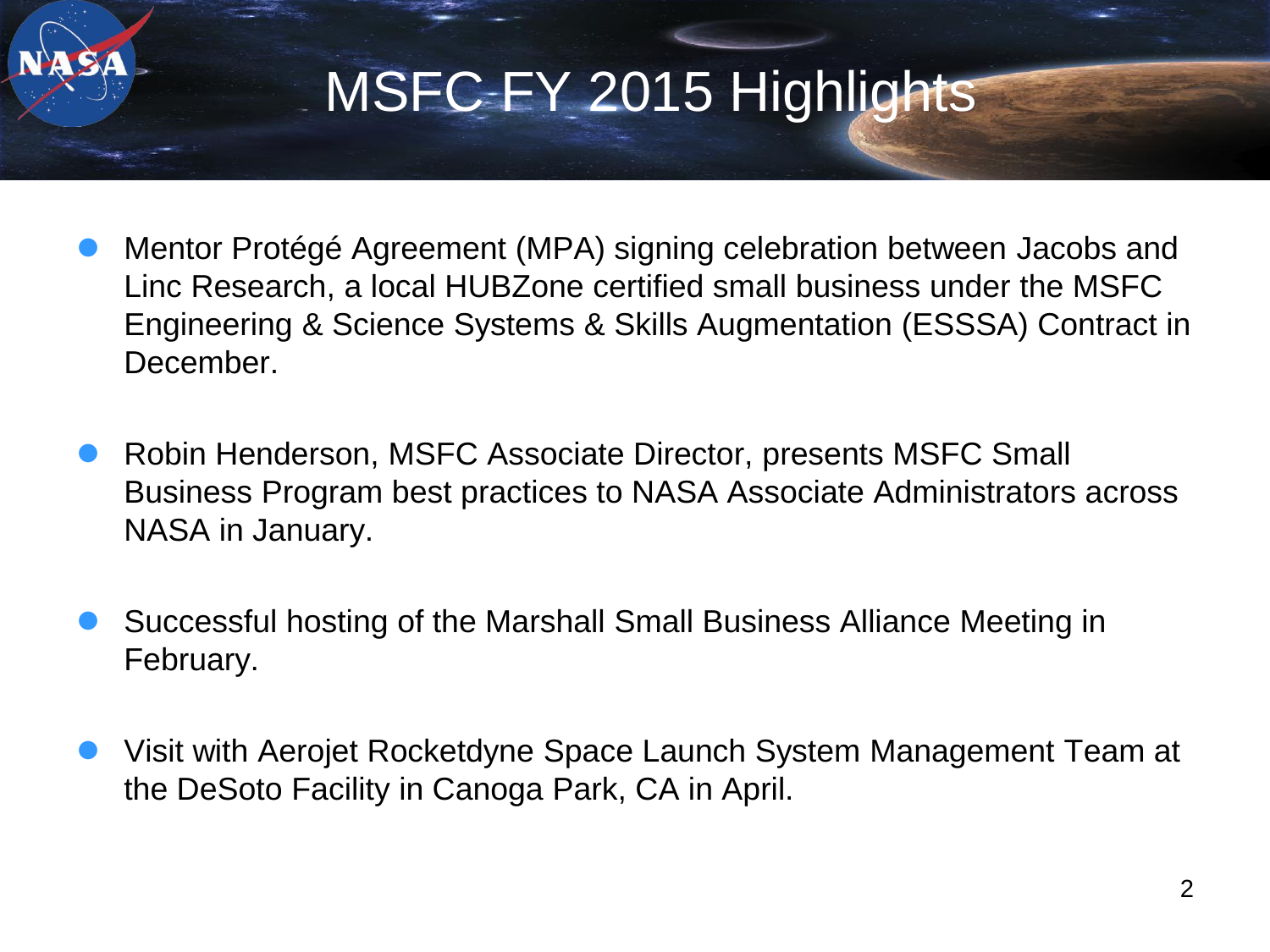# MSFC FY 2015 Highlights (Cont.)

- Successful co-hosting of the Montgomery Supplier Conference in April.
- Briefing to MSFC Integrated Mission Support Council on MSFC Small Business Program successes and FY 2016 challenges in April.
- Visit with the Jacobs ESSSA Management Team in April.
- Administrator Bolden presents MSFC Center Director with FY 2014 "Administrator's Cup Award" for having the best Small Business Program at NASA in April.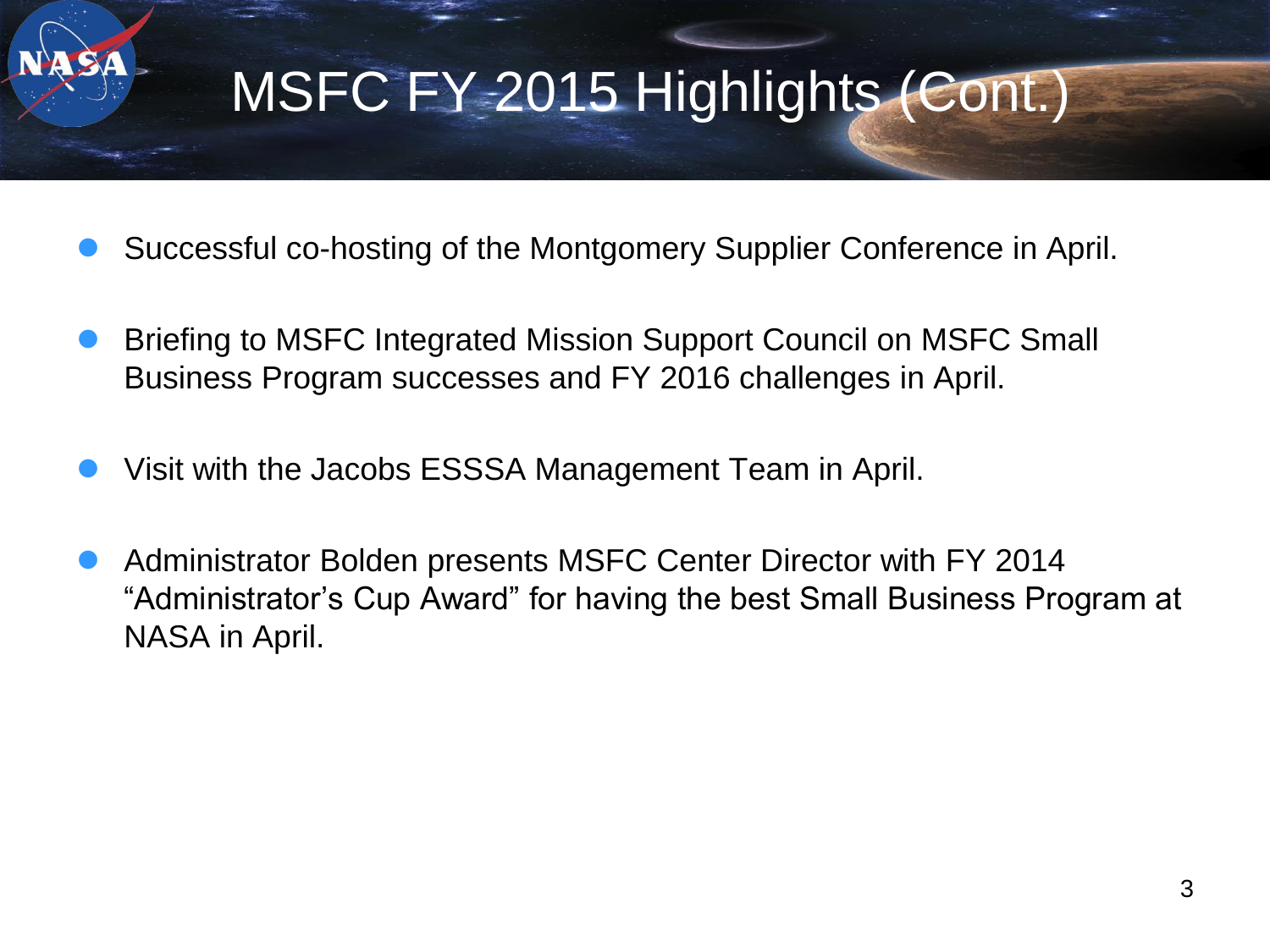# FY 2011 - 2014 MSFC Small Business Directs

| <b>CATEGORIES</b>                             | <b>FY11</b> |       | <b>FY12</b> |       | <b>FY13</b> |       | <b>FY14</b> |       |
|-----------------------------------------------|-------------|-------|-------------|-------|-------------|-------|-------------|-------|
| Proc. \$                                      | \$2,019.4M  |       | \$1,958.5M  |       | \$1,725.8M  |       | \$1,844.5M  |       |
| SB % Goals<br>SB \$                           | \$213.3M    | 7.4%  | \$257.1M    | 7.5%  | \$306.6M    | 7.6%  | \$293.5M    | 9.8%  |
| SB % Achieved                                 |             | 10.6% |             | 13.1% |             | 17.8% |             | 15.9% |
| SDB % Goals<br>SDB\$                          | \$88.7M     | 2.3%  | \$101.7M    | 2.3%  | \$113.0M    | 2.4%  | \$111.6M    | 3.6%  |
| <b>SDB % Achieved</b>                         |             | 4.4%  |             | 5.2%  |             | 6.5%  |             | 6.1%  |
| <b>WOSB % Goals</b>                           |             | 1.4%  |             | 1.5%  |             | 1.5%  |             | 1.1%  |
| WOSB \$<br><b>WOSB % Achieved</b>             | \$48.3M     | 2.4%  | \$55.2M     | 2.8%  | \$72.2M     | 4.2%  | \$64.8M     | 3.5%  |
| <b>HUBZone SB % Goals</b>                     |             | 0.3%  |             | 0.2%  |             | 0.2%  |             | 0.3%  |
| HUBZone SB \$<br><b>HUBZone SB % Achieved</b> | \$36.5M     | 1.8%  | \$41.3M     | 2.1%  | \$50.8M     | 2.9%  | \$42.4M     | 2.3%  |
| SDVO SB % Goals                               |             | 1.1%  |             | 1.0%  |             | 1.1%  |             | 1.0%  |
| SDVO SB \$<br>SDVO SB % Achieved              | \$25.6M     | 1.3%  | \$23.1M     | 1.2%  | \$31.6M     | 1.8%  | \$36.3M     | 2.0%  |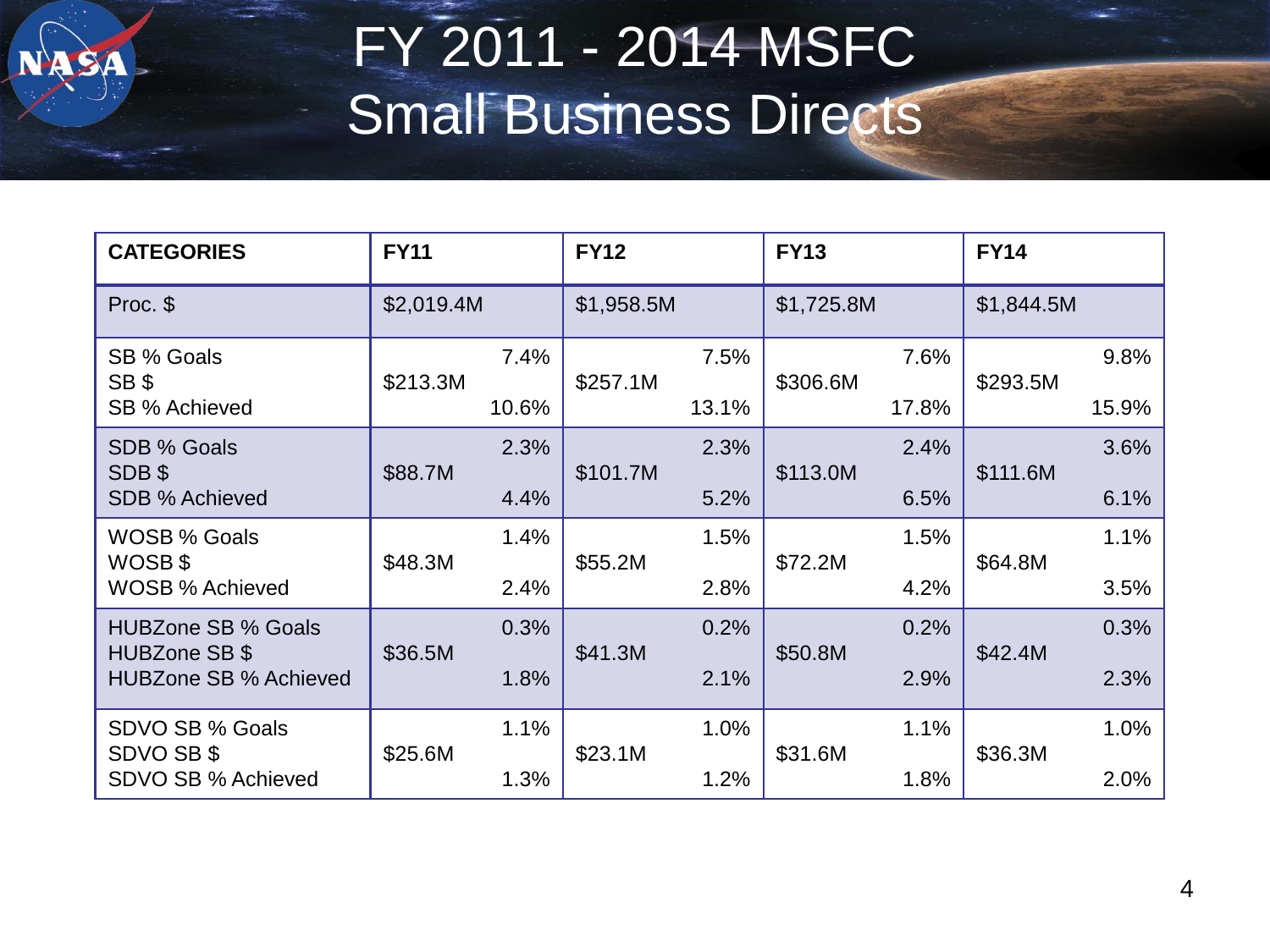# FY 2015 Directs Through March 31, 2015

| <b>CATEGORIES</b> | <b>GOVT. %</b><br><b>GOALS</b> | <b>NASA %</b><br><b>GOALS</b> | <b>NASA \$</b><br><b>ACHIEVED</b> | <b>NASA %</b><br><b>ACHIEVED</b> | <b>MSFC %</b><br><b>GOALS</b> | <b>MSFC \$</b><br><b>ACHIEVED</b> | <b>MSFC %</b><br><b>ACHIEVED</b> | % OF<br><b>AGENCY</b> |
|-------------------|--------------------------------|-------------------------------|-----------------------------------|----------------------------------|-------------------------------|-----------------------------------|----------------------------------|-----------------------|
|                   |                                |                               |                                   |                                  |                               |                                   |                                  |                       |
| PROC. \$          |                                |                               | \$8,718.4M                        |                                  |                               | \$1,186.7M                        |                                  | 13.6%                 |
|                   |                                |                               |                                   |                                  |                               |                                   |                                  |                       |
| <b>SB</b>         | 23.0%                          | 17.0%                         | \$1,074.1M                        | 12.3%                            | 11.8%                         | \$163.4M                          | 13.8%                            | 15.2%                 |
|                   |                                |                               |                                   |                                  |                               |                                   |                                  |                       |
| <b>SDB</b>        | 5.0%                           | 5.0%                          | \$559.3M                          | 6.4%                             | 4.7%                          | \$65.2M                           | 5.5%                             | 11.7%                 |
|                   |                                |                               |                                   |                                  |                               |                                   |                                  |                       |
| <b>HUBZone</b>    | 3.0%                           | 3.0%                          | \$46.1M                           | 0.5%                             | 0.3%                          | \$19.8M                           | 1.7%                             | 43.0%                 |
|                   |                                |                               |                                   |                                  |                               |                                   |                                  |                       |
| <b>WOSB</b>       | 5.0%                           | 5.0%                          | \$244.2M                          | 2.8%                             | 1.7%                          | \$36.9M                           | 3.1%                             | 15.1%                 |
|                   |                                |                               |                                   |                                  |                               |                                   |                                  |                       |
| <b>SDVO SB</b>    | 3.0%                           | 3.0%                          | \$55.0M                           | 0.6%                             | 1.7%                          | \$32.5M                           | 2.7%                             | 59.1%                 |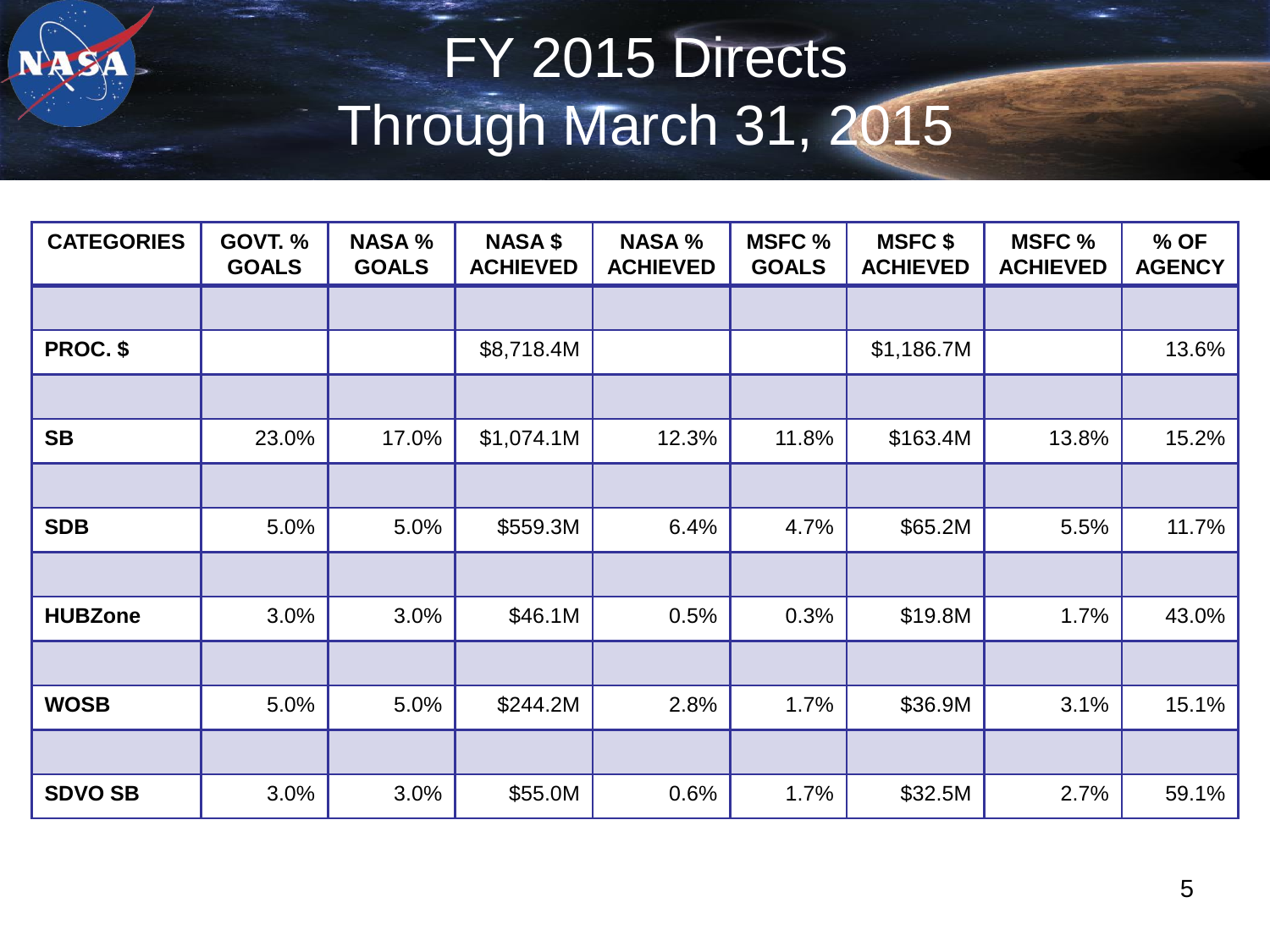# FY 2014 Prime Contractor Cumulative Subcontracting Totals

| <b>CATEGORIES</b>        | <b>AGENCY % GOALS</b> | <b>\$ ACHIEVED</b> | % ACHIEVED |
|--------------------------|-----------------------|--------------------|------------|
| <b>Subcontract Value</b> |                       | \$537.2M           |            |
| <b>SB</b>                | 36.0%                 | \$350.6M           | 65.3%      |
| <b>SDB</b>               | 5.0%                  | \$73.7M            | 13.7%      |
| <b>WOSB</b>              | 5.0%                  | \$93.6M            | 17.4%      |
| <b>HUBZone SB</b>        | 3.0%                  | \$13.4M            | 2.5%       |
| <b>VOSB</b>              | N/A                   | \$29.6M            | 5.5%       |
| <b>SDVO SB</b>           | 3.0%                  | \$21.1M            | 3.9%       |
| <b>HBCU/MSI</b>          | N/A                   | \$1.2M             | 0.2%       |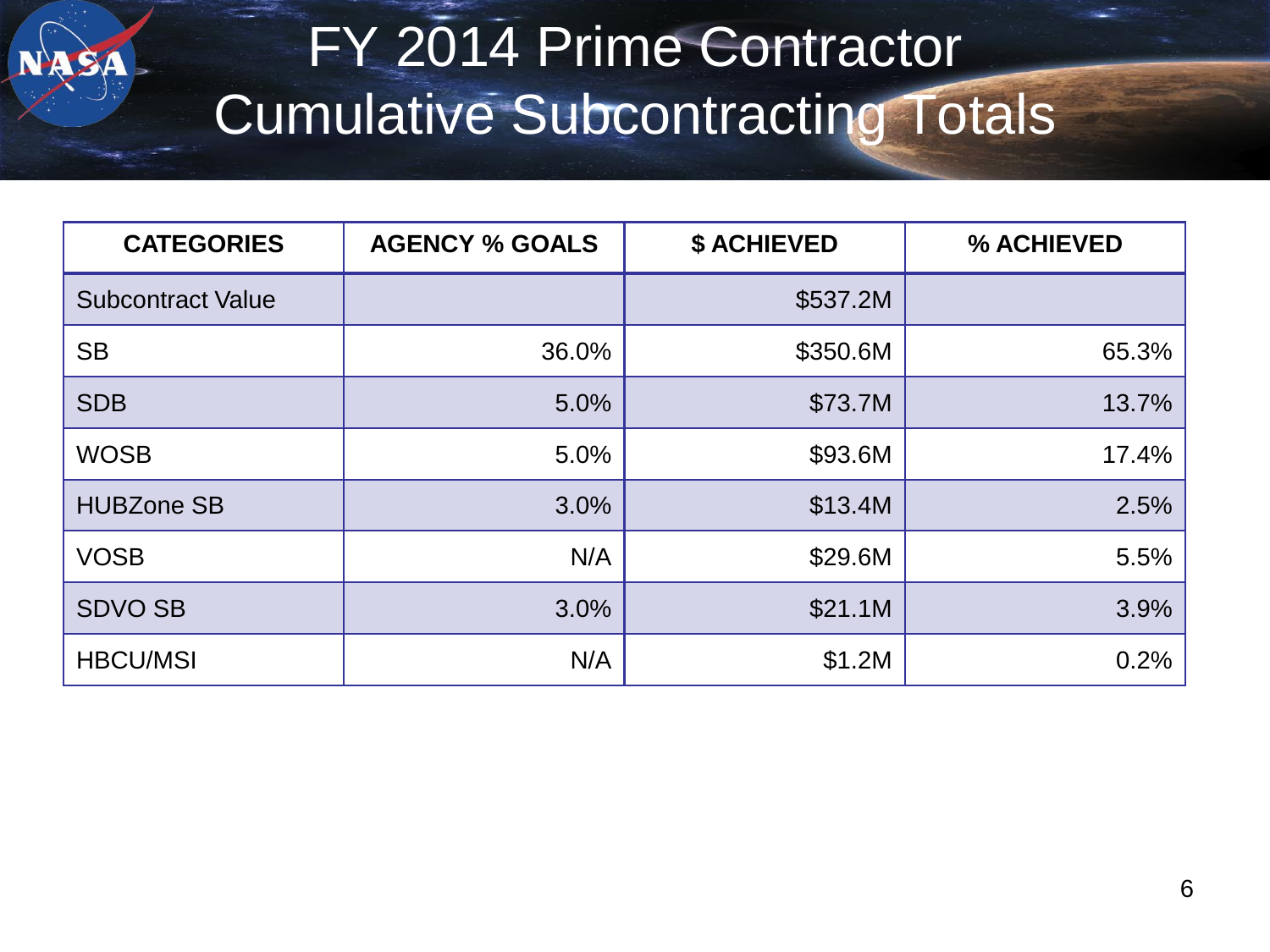# FY 2015 Prime Contractor Cumulative Subcontracting Totals

| <b>CATEGORIES</b>        | <b>AGENCY % GOALS</b> | <b>\$ ACHIEVED</b> | % ACHIEVED |
|--------------------------|-----------------------|--------------------|------------|
| <b>Subcontract Value</b> |                       | \$351.1M           |            |
| <b>SB</b>                | 36.0%                 | \$147.1M           | 41.9%      |
| <b>SDB</b>               | 5.0%                  | \$27.0M            | 7.7%       |
| <b>WOSB</b>              | 5.0%                  | \$41.4M            | 11.8%      |
| <b>HUBZone SB</b>        | 3.0%                  | \$6.8M             | 1.9%       |
| <b>VOSB</b>              | N/A                   | \$15.2M            | 4.3%       |
| <b>SDVO SB</b>           | 3.0%                  | \$10.0M            | 2.8%       |
| <b>HBCU/MSI</b>          | N/A                   | \$0.6M             | 0.2%       |

\*Subcontracting achievements through March 31, 2015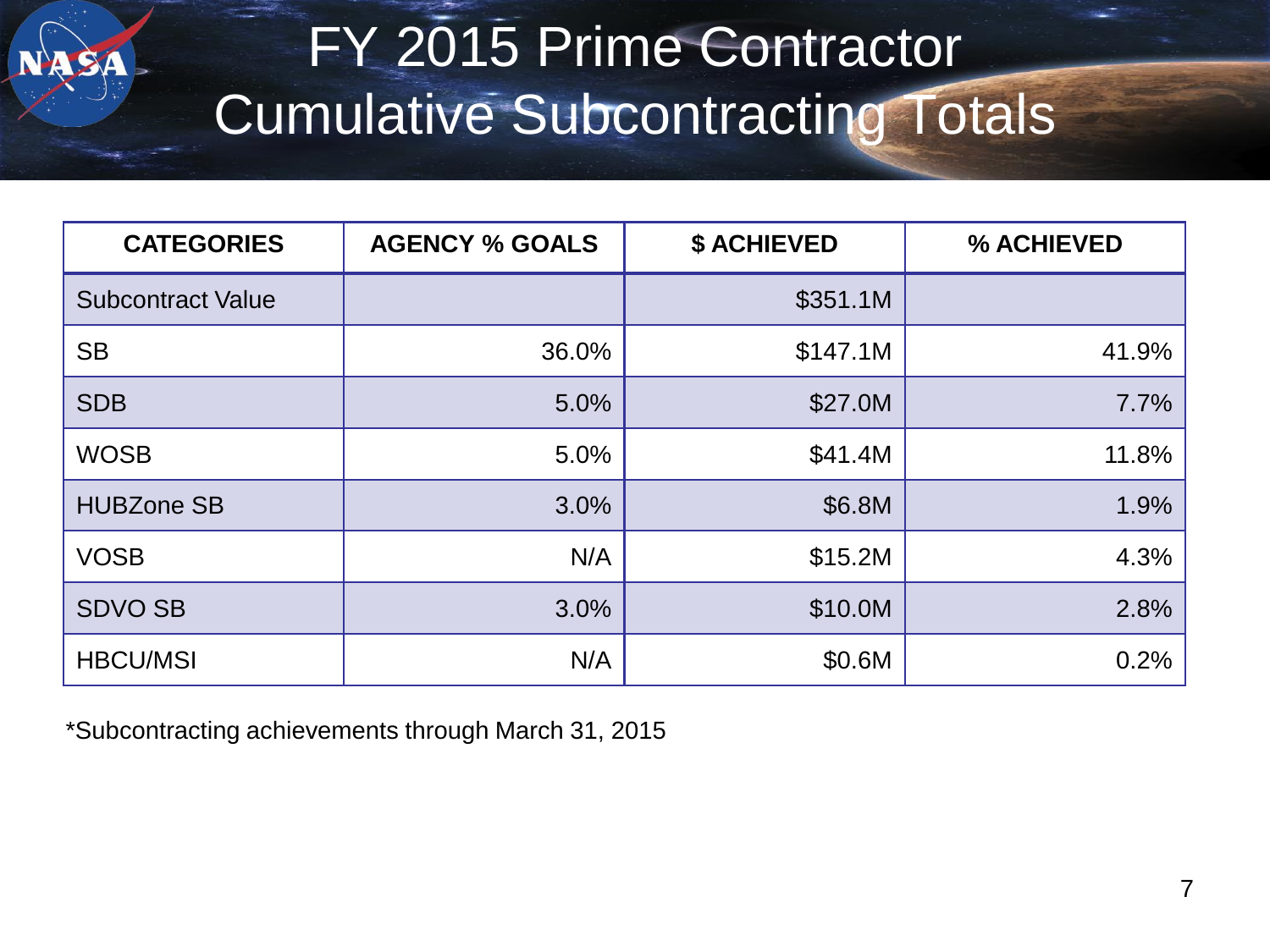# FY 2014/2015 Direct & Subcontracting Cumulative Totals

| <b>CATEGORIES</b> | <b>FY14\$</b> | % ACHIEVED<br><b>*FY15\$</b> |            | % ACHIEVED |
|-------------------|---------------|------------------------------|------------|------------|
| Procurement \$    | \$1,844.5M    |                              | \$1,186.7M |            |
| <b>SB</b>         | \$644.2M      | 34.9%                        | \$310.5M   | 26.2%      |
| <b>SDB</b>        | \$185.3M      | 10.0%                        | \$92.2M    | 7.8%       |
| <b>WOSB</b>       | \$158.4M      | 8.6%                         | \$78.3M    | 6.6%       |
| <b>HUBZone SB</b> | \$55.8M       | 3.0%                         | \$26.6M    | 2.2%       |
| <b>SDVO SB</b>    | \$57.4M       | 3.1%                         | \$42.5M    | 3.6%       |

\*Achievements through March 31, 2015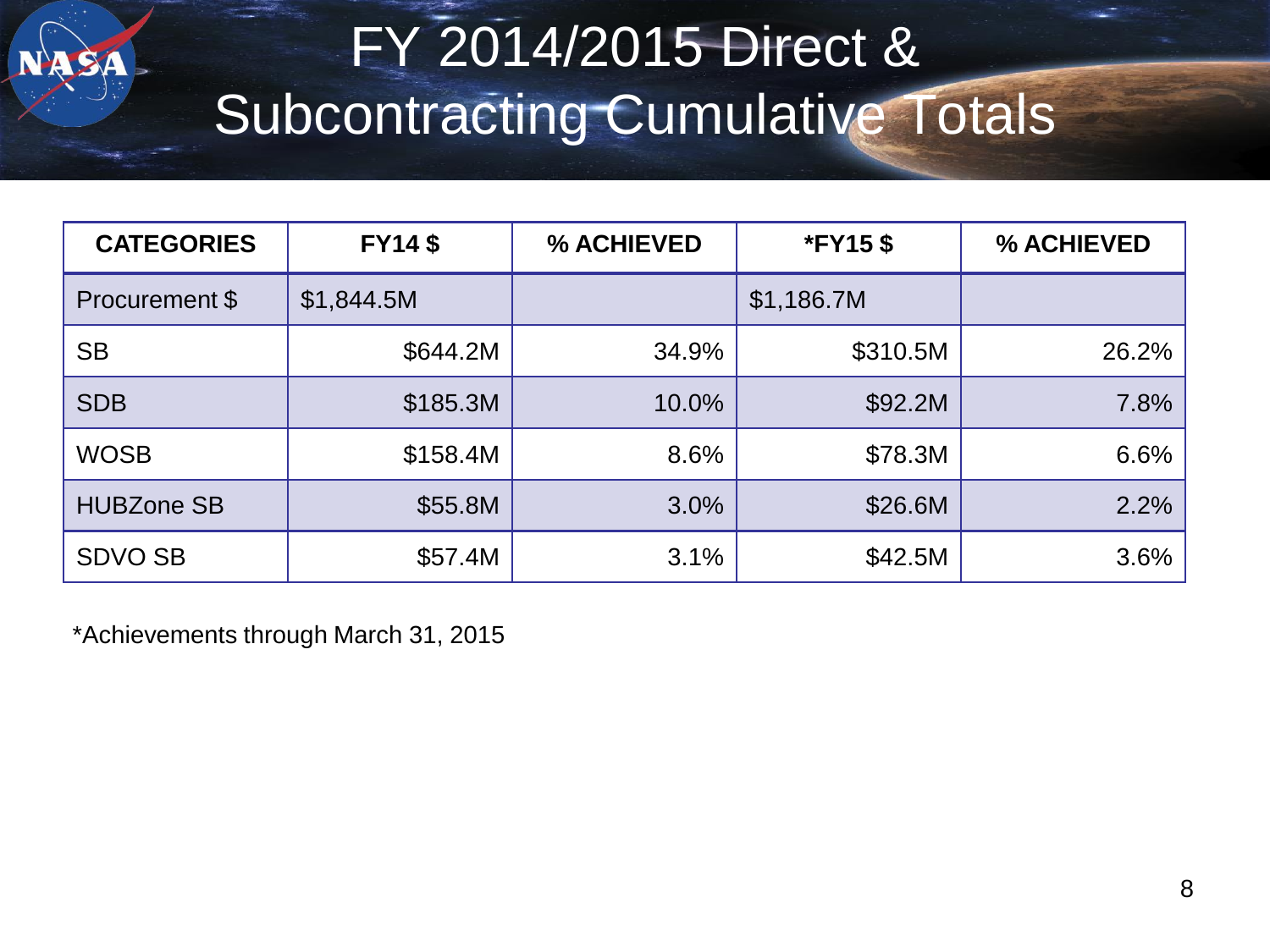# Space Launch System (SLS) FY 2011-2015 Contract Funding Totals

| <b>CATEGORIES</b> | FY 2011    | FY 2012    | FY 2013    | FY 2014    | <b>*FY 2015</b> |
|-------------------|------------|------------|------------|------------|-----------------|
| Procurement \$    | \$2,019.4M | \$1,958.5M | \$1,725.8M | \$1,844.5M | \$1,259.1M      |
| SLS\$             | \$1,118.8M | \$1,092.9M | \$906.2M   | \$1,101.8M | \$810.7M        |
| % of Total        | 55.4%      | 55.8%      | 52.5%      | 59.7%      | 64.4%           |

\*Cumulative SLS contract funding totals through April 30, 2015.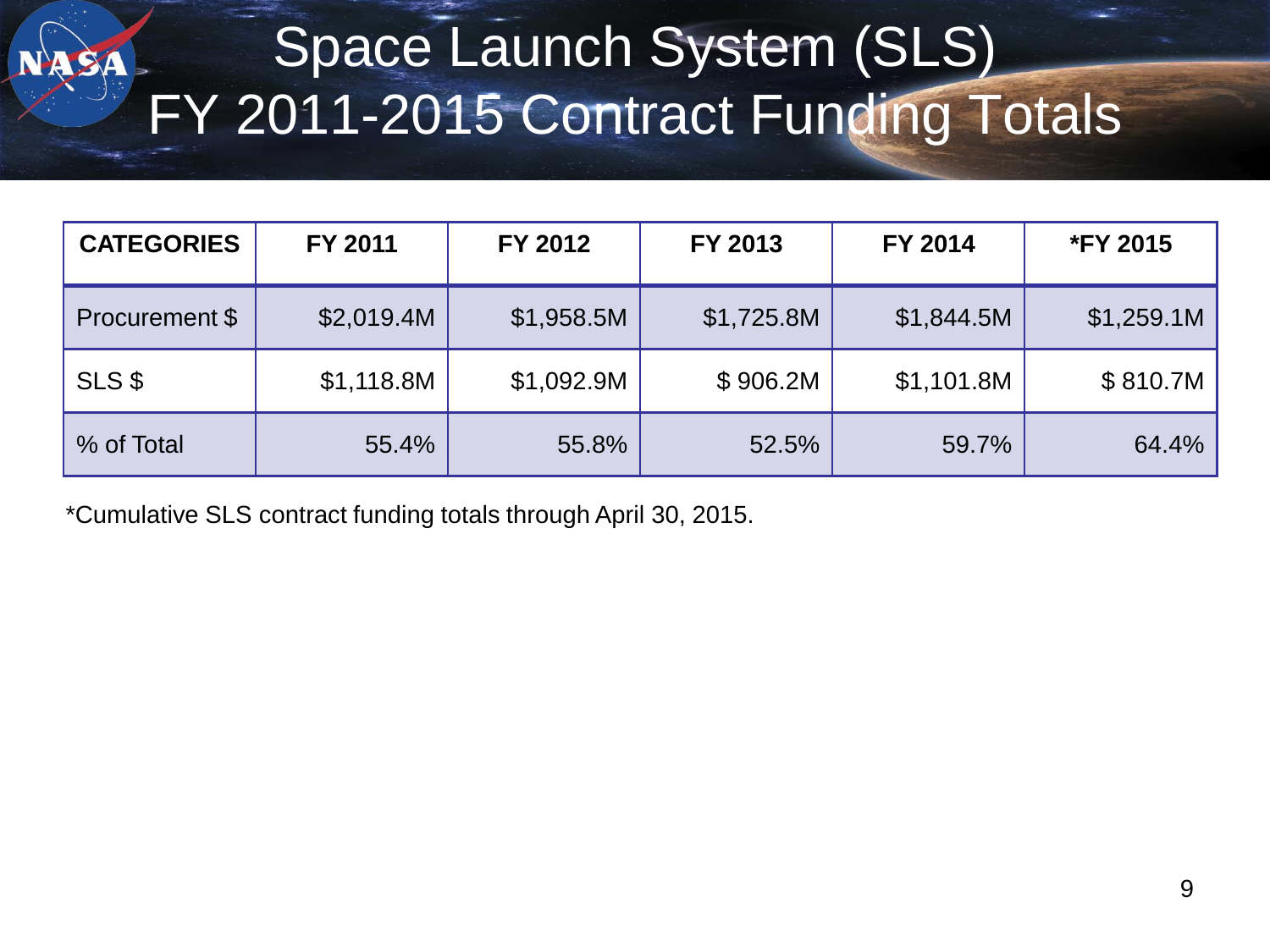#### Prime Contractor Cumulative Subcontracting Goal Performance Through 3-31-2015

| <b>CATEGORIES</b>         | * TOTAL | <b>GOALS MET</b> | % OF TOTAL |
|---------------------------|---------|------------------|------------|
| Total # of ISRs Submitted | 43      |                  |            |
|                           |         |                  |            |
| <b>SB</b>                 | 43      | 31               | 72.1%      |
| <b>SDB</b>                | 32      | 16               | 50.0%      |
| <b>WOSB</b>               | 36      | 21               | 58.0%      |
| <b>HUBZone</b>            | 26      | 9                | 35.0%      |
| <b>VOSB</b>               | 29      | 20               | 69.0%      |
| <b>SDVO SB</b>            | 24      | 13               | 54.0%      |
| <b>HBCU/MSI</b>           | 14      | $\overline{7}$   | 50.0%      |

\* Total number of contracts having goals for each category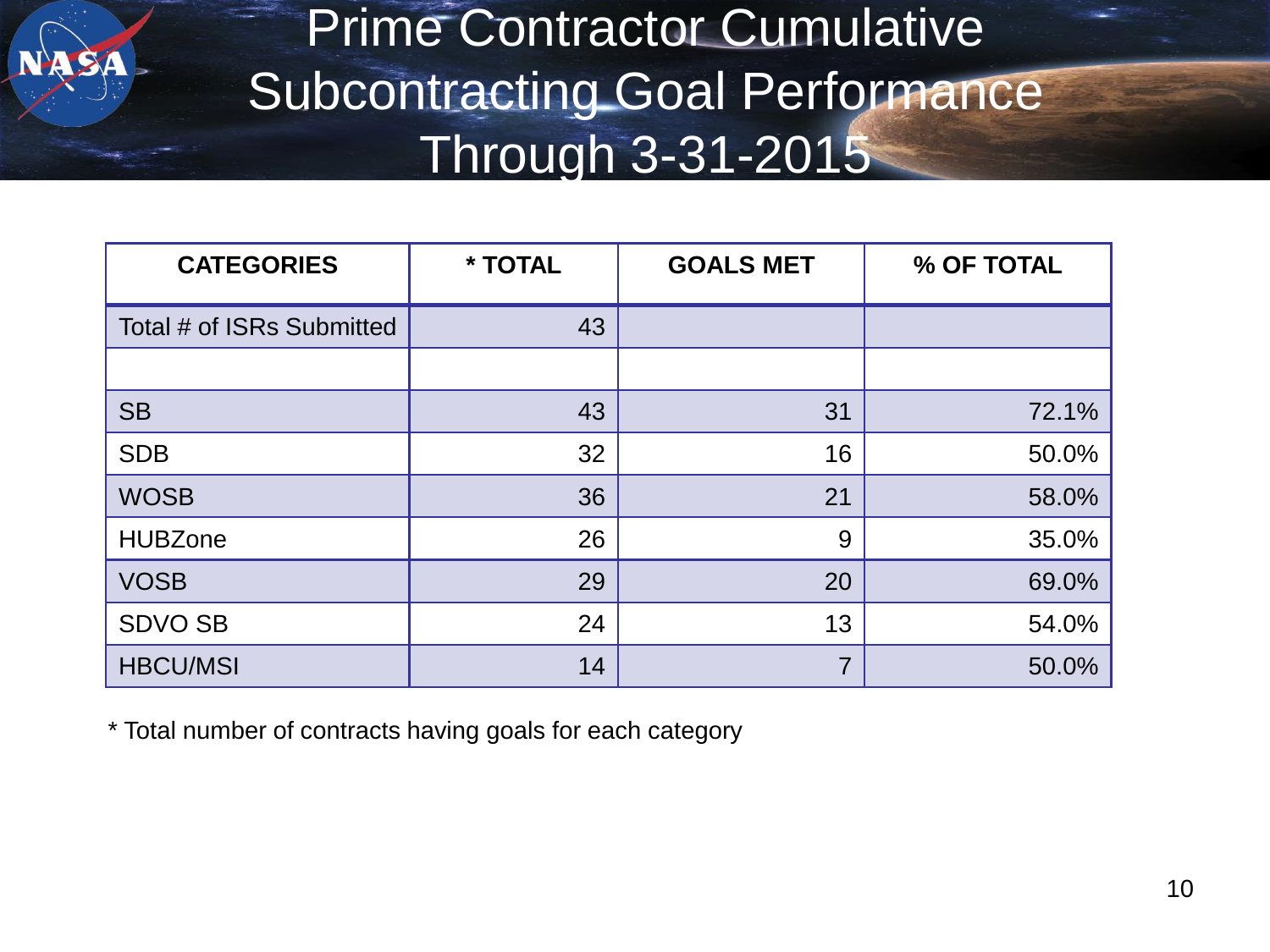

#### Contract Modifications - 1

#### Subcontracting Plans – Contract Modifications

| <b>CATEGORIES</b>              | \$ PROPOSED | PROPOSED % AGAINST SUBCONTRACT | PROPOSED % AGAINST CONTRACT |
|--------------------------------|-------------|--------------------------------|-----------------------------|
|                                |             | <b>VALUE (FAR METHOD)</b>      | <b>VALUE (NASA METHOD)</b>  |
| <b>Modification Value</b>      |             |                                |                             |
| <b>Total Subcontracting</b>    |             |                                |                             |
| SB Subcontracting              |             |                                |                             |
| <b>SDB Subcontracting</b>      |             |                                |                             |
| <b>WOSB Subcontracting</b>     |             |                                |                             |
| <b>HUBZone Subcontracting</b>  |             |                                |                             |
| <b>VOSB Subcontracting</b>     |             |                                |                             |
| SDVO SB Subcontracting         |             |                                |                             |
| <b>HBCU/MSI Subcontracting</b> |             |                                |                             |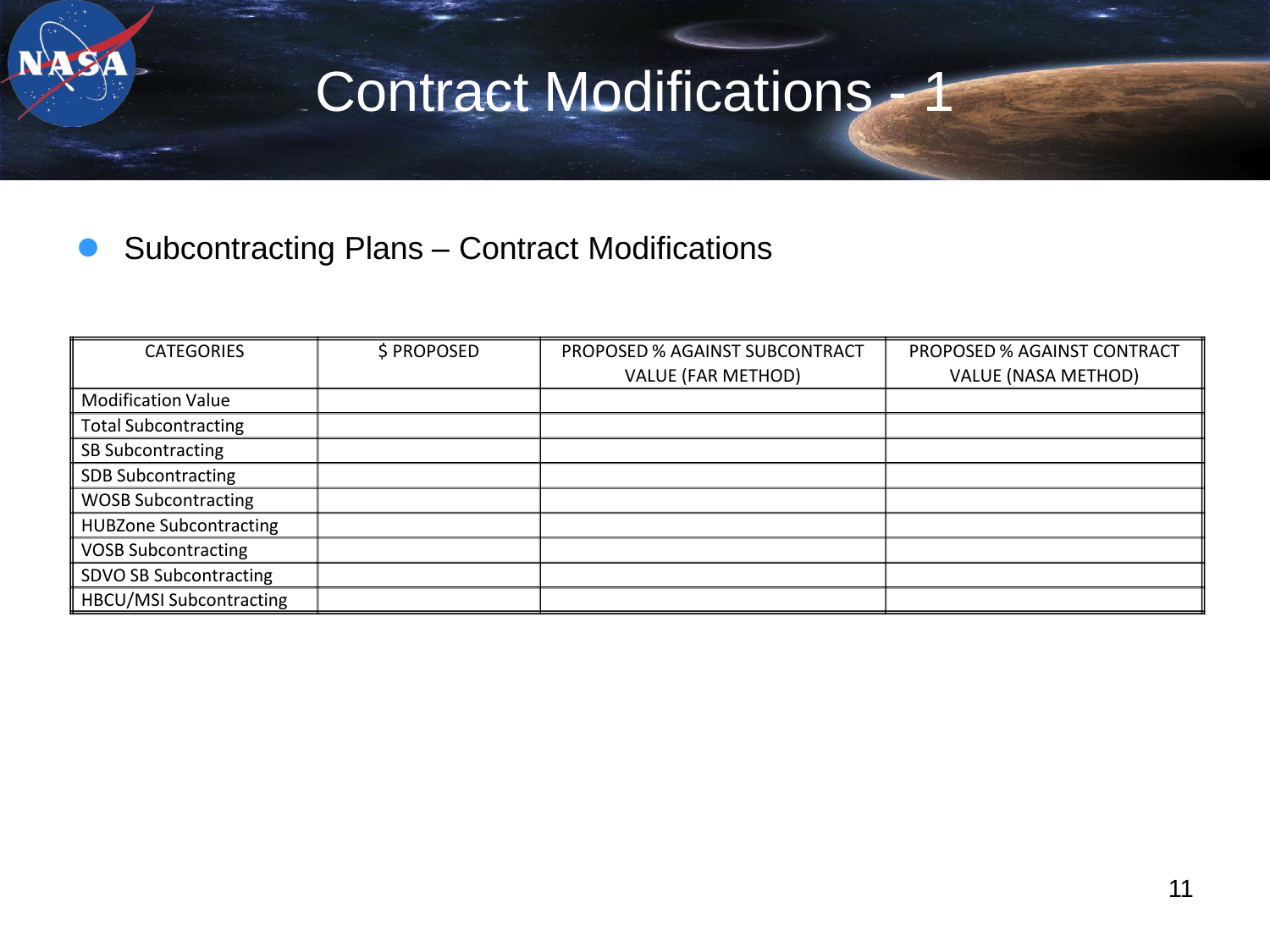

#### Contract Modifications - 2

Subcontracting Plans – Contract Modifications (Cont.)

| <b>CATEGORIES</b>              | \$ PROPOSED | <b>PROPOSED % AGAINST</b> | <b>CURRENT % GOALS</b>        | PROPOSED REVISION TO   |
|--------------------------------|-------------|---------------------------|-------------------------------|------------------------|
|                                |             | SUBCONTRACT VALUE         | <b>AGAINST CONTRACT VALUE</b> | <b>CURRENT % GOALS</b> |
|                                |             | (FAR METHOD)              | (NASA METHOD)                 |                        |
| <b>Contract Value</b>          |             |                           |                               |                        |
| <b>Total Subcontracting</b>    |             |                           |                               |                        |
| SB Subcontracting              |             |                           |                               |                        |
| <b>SDB Subcontracting</b>      |             |                           |                               |                        |
| <b>WOSB Subcontracting</b>     |             |                           |                               |                        |
| <b>HUBZone Subcontracting</b>  |             |                           |                               |                        |
| <b>VOSB Subcontracting</b>     |             |                           |                               |                        |
| SDVO SB Subcontracting         |             |                           |                               |                        |
| <b>HBCU/MSI Subcontracting</b> |             |                           |                               |                        |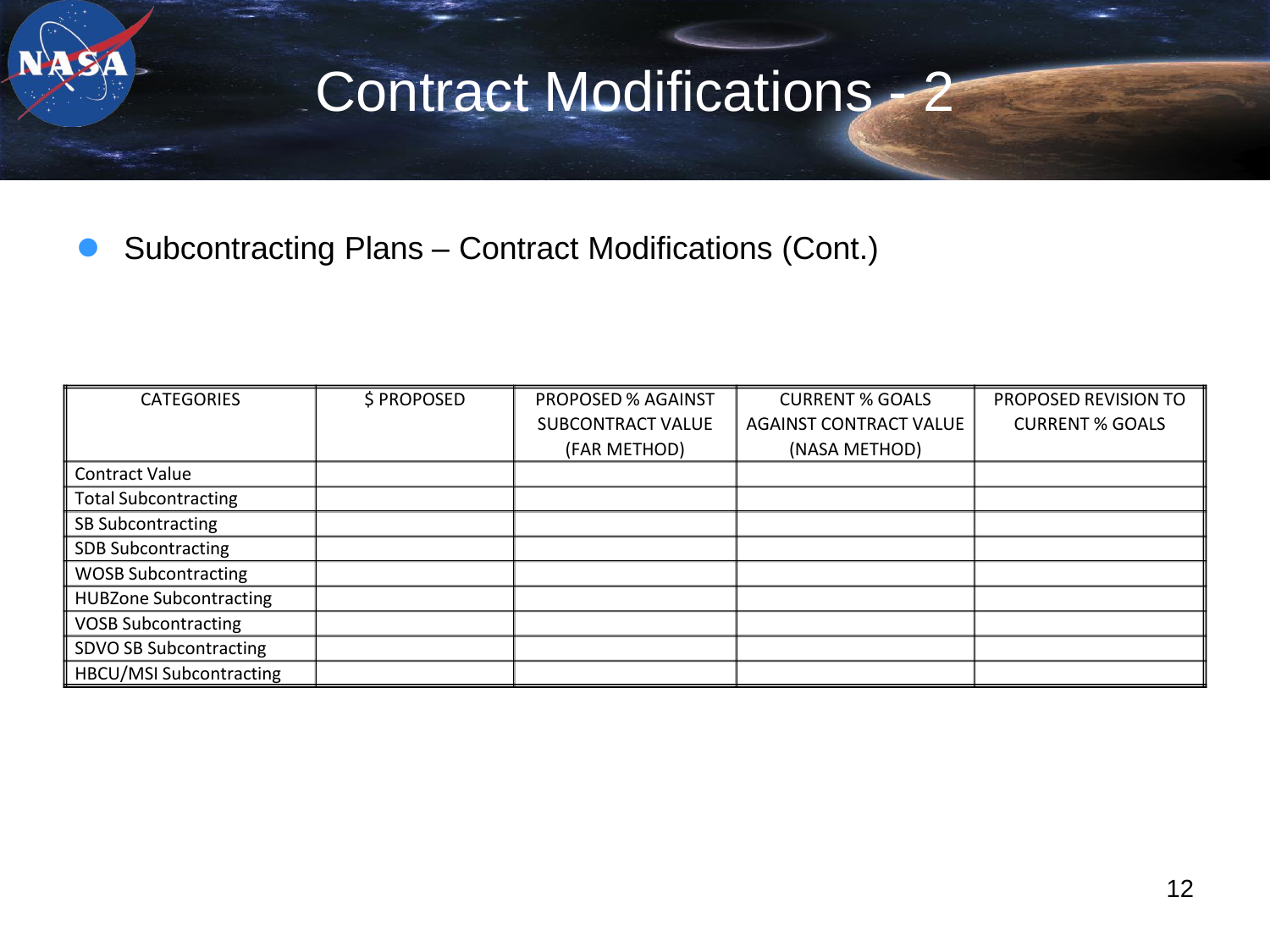

### Time Phasing Small Business Subcontracting Goals Example

| <b>CATEGORIES</b>             | \$ PROPOSED | <b>PROPOSED %</b><br><b>AGAINST</b><br><b>SUBCONTRACT</b><br><b>VALUE (FAR</b><br><b>METHOD)</b> | <b>RECOMMENDED %</b><br><b>GOALS AGAINST</b><br><b>CONTRACT VALUE</b><br>(NASA METHOD) | <b>PROPOSED %</b><br><b>GOALS AGAINST</b><br><b>RECOMMENDED %</b><br><b>GOALS (NASA</b><br><b>METHOD)</b> |
|-------------------------------|-------------|--------------------------------------------------------------------------------------------------|----------------------------------------------------------------------------------------|-----------------------------------------------------------------------------------------------------------|
| <b>Contract Value</b>         | \$200M      |                                                                                                  |                                                                                        |                                                                                                           |
| Total<br>Subcontracting       | \$100M      |                                                                                                  |                                                                                        |                                                                                                           |
| <b>SB</b><br>Subcontracting   | \$40M       | 40%                                                                                              | 20%                                                                                    | 20%                                                                                                       |
| <b>SDB</b><br>Subcontracting  | \$10M       | 10%                                                                                              | 5%                                                                                     | 5%                                                                                                        |
| <b>WOSB</b><br>Subcontracting | \$10M       | 10%                                                                                              | 5%                                                                                     | 5%                                                                                                        |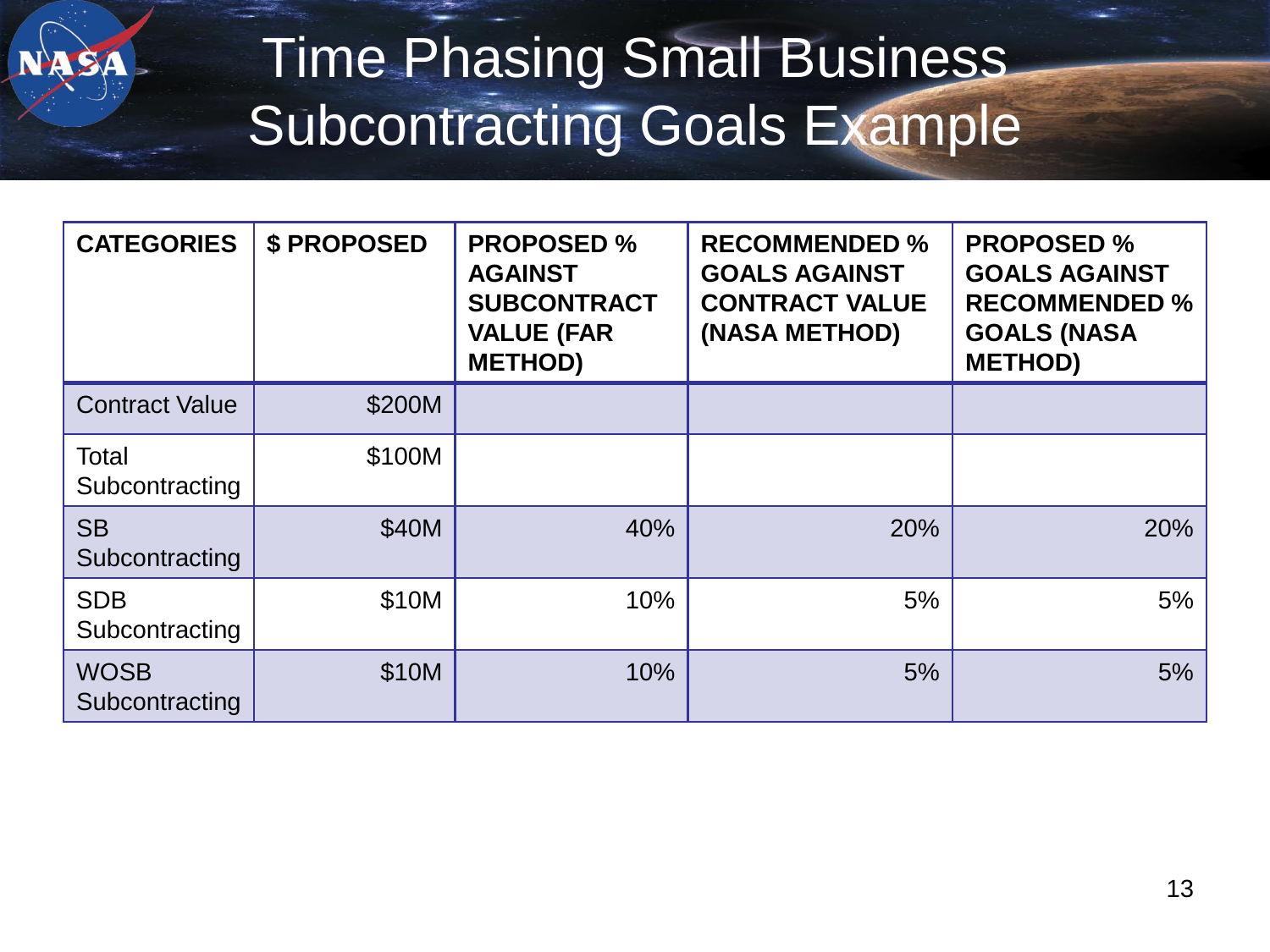### Time Phasing Goals Example (Cont.)

| CAT.        | <b>SEP</b><br>2015 | <b>MAR</b><br>2016 | <b>SEP</b><br>2016 | <b>MAR</b><br>2017 | <b>SEP</b><br>2017 | <b>MAR</b><br>2018 | <b>SEP</b><br>2018 | <b>MAR</b><br>2019 | <b>SEP</b><br>2019 | $\%$<br>ACH. | $\%$<br><b>GOALS</b> |
|-------------|--------------------|--------------------|--------------------|--------------------|--------------------|--------------------|--------------------|--------------------|--------------------|--------------|----------------------|
| <b>SB</b>   | \$0.5M             | \$2.0M             | \$3.5M             | \$15.0M            | \$20.0M            | \$28.0M            | \$35.0M            | \$39.0M            | \$40.0M            | 20%          | 20%                  |
|             |                    |                    |                    |                    |                    |                    |                    |                    |                    |              |                      |
| <b>SDB</b>  | \$0.1M             | \$0.5M             | \$0.6M             | \$3.0M             | \$5.5M             | \$7.5M             | \$8.5M             | \$9.8M             | \$10.0M            | 5%           | 5%                   |
|             |                    |                    |                    |                    |                    |                    |                    |                    |                    |              |                      |
| <b>WOSB</b> | \$0.1M             | \$0.5M             | \$0.6M             | \$3.0M             | \$5.5M             | \$7.5M             | \$8.5M             | \$9.8M             | \$10.0M            | 5%           | 5%                   |

Note: SDB and WOSB \$ targets are the same because their SDB and WOSB subcontractor is one and the same.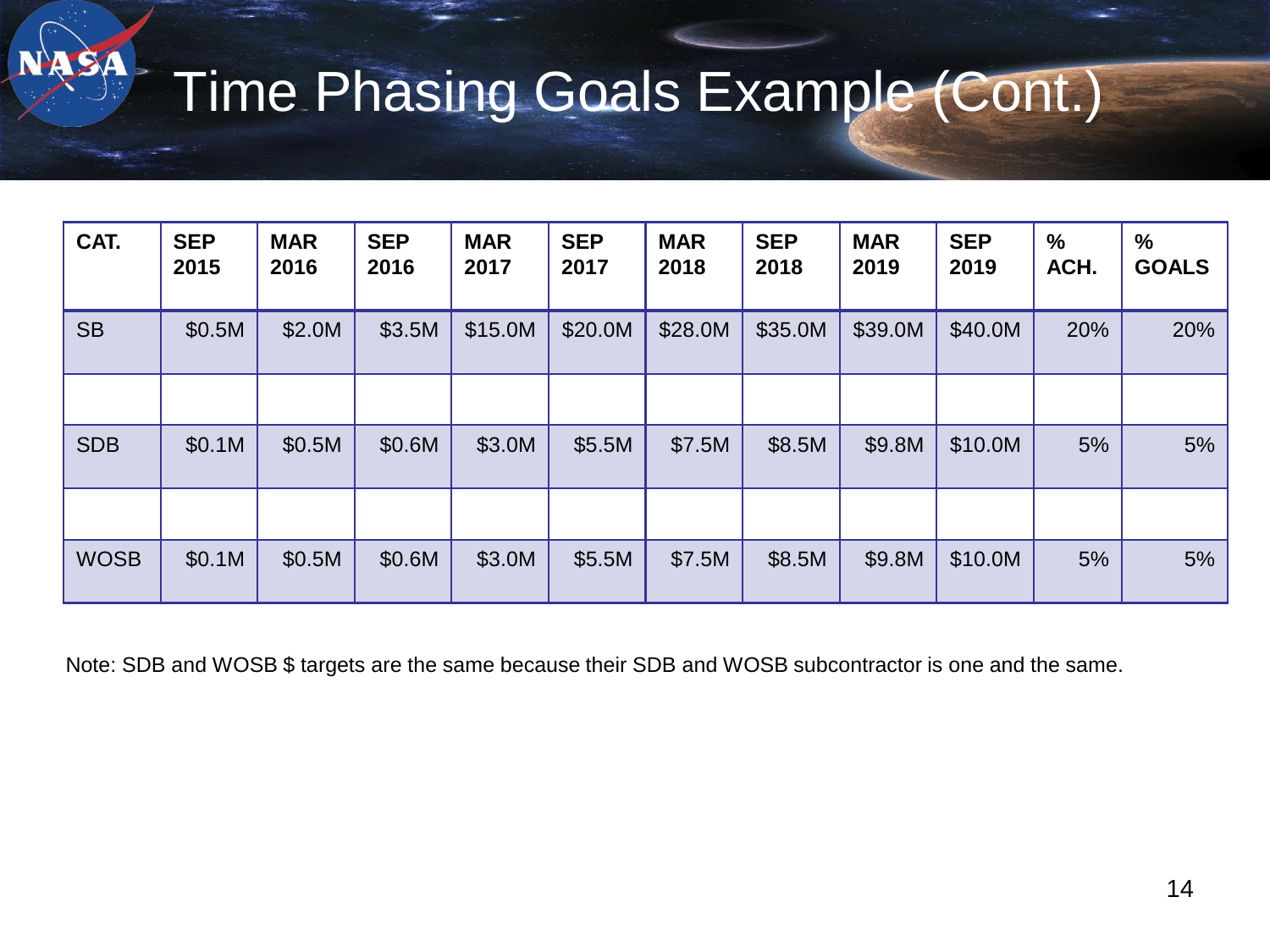

### MSFC Current Mentor Protégé Agreements (MPA)

| <b>MENTOR</b>         | <b>PROTÉGÉ</b>                             | <b>CONTRACT</b> | <b>TITLE</b>                                                                    | <b>DURATION</b>         |
|-----------------------|--------------------------------------------|-----------------|---------------------------------------------------------------------------------|-------------------------|
| <b>Boeing</b>         | <b>AMRO Fabrication</b>                    | NNM07AB03C      | <b>SLS Stages</b><br>Contract                                                   | 36 Months               |
| Jacobs                | Linc Research<br>(HUBZone)                 | NNM12AA41C      | Engineering &<br><b>Science Systems</b><br>& Skills<br>Augmentation<br>Contract | 12 Months               |
| <b>Teledyne Brown</b> | <b>MartinFederal</b><br>(SDVO & SDB)       | NNM13AA29C      | <b>Missions</b><br>Operations &<br>Integration (MOI)<br>Contract                | 12 Months               |
| <b>Teledyne Brown</b> | Alabama State<br>(HBCU)                    | NNM13AA29C      | <b>MOI</b>                                                                      | <b>Pending Approval</b> |
| <b>Teledyne Brown</b> | University of<br>Nevada Las<br>Vegas (MSI) | NNM13AA29C      | <b>MOI</b>                                                                      | <b>Pending Approval</b> |

Note: Total of 11 MPAs have been established to date under MSFC prime contracts.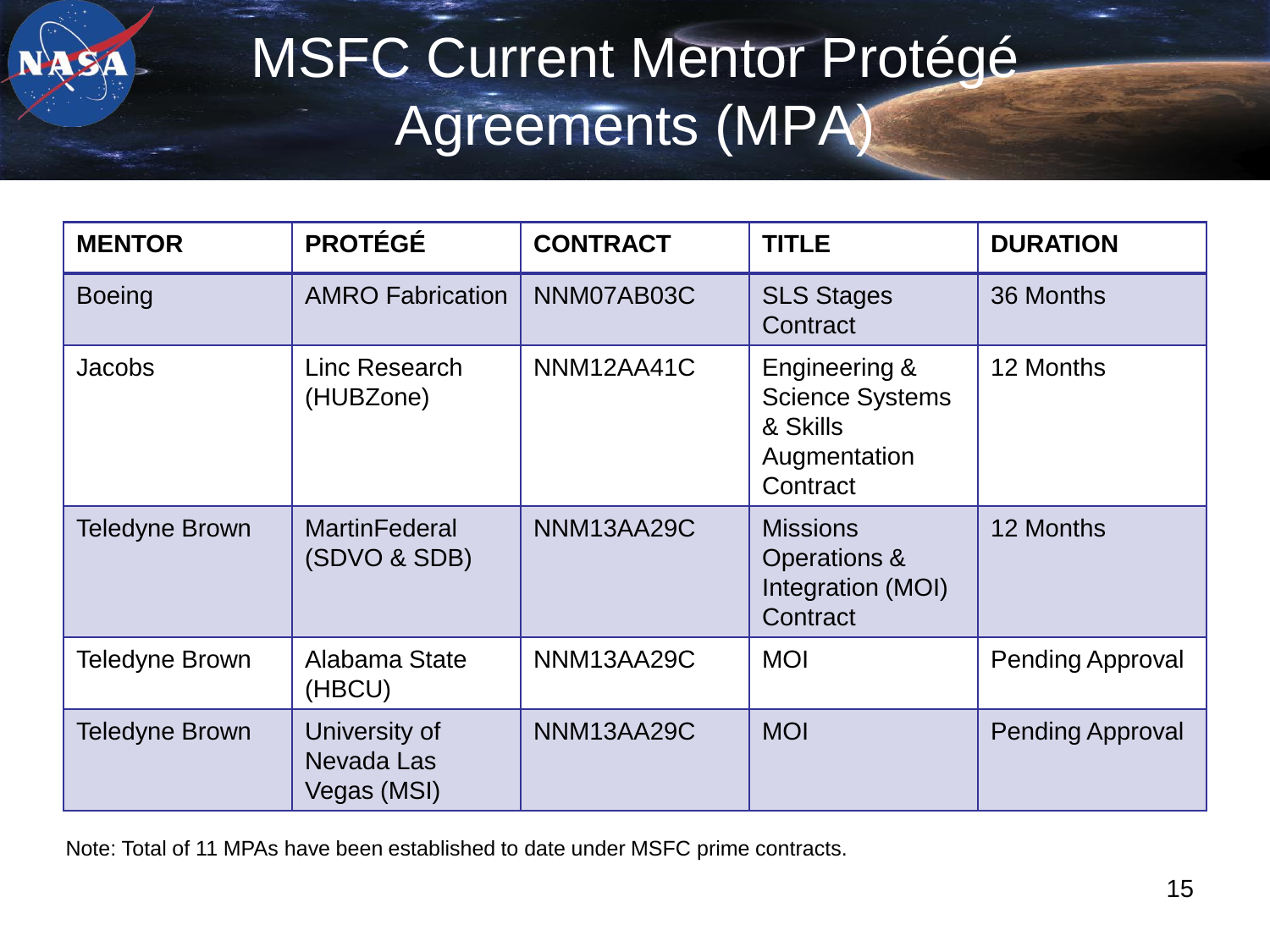# MSFC 36-Month Acquisition Forecast

NASA

| <b>POP</b><br><b>EXPIRES</b> | <b>INCUMBENT</b>            | <b>CONTRACT</b> | <b>TITLE</b>                                                                                   | <b>NAICS CODE</b> | <b>PREVIOUS</b><br><b>COMPETITION</b> | <b>RFP RELEASE</b>        |
|------------------------------|-----------------------------|-----------------|------------------------------------------------------------------------------------------------|-------------------|---------------------------------------|---------------------------|
| 02/29/2016                   | Kaya Associates             | NNM11AA39C      | On-Site Architect<br>Engineering Design Services                                               | 541330            | 8(a) Competition                      | Fourth QTR FY15           |
| 03/08/2016                   | <b>Great Southern</b>       | NNM11AA25C      | Architect Engineering for<br>Miscellaneous Environmental 541330<br><b>Studies</b>              |                   | <b>SB Set-Aside</b>                   | Fourth QTR FY15           |
| 04/30/2016                   | Al-Razaq Computing          | NNM11AA30C      | Acquisition and Business<br>Support Services                                                   | 561210            | <b>SB Set-Aside</b>                   | Fourth QTR FY15           |
| 09/30/2016                   | Leidos                      | NNM11AA41C      | Construction Phase-Value<br>Engineering and Total<br><b>Building Commissioning</b><br>Services | 541330            | Full & Open                           | First QTR FY16            |
| 12/31/2016                   | <b>Excalibur Associates</b> | NNM12AA08C      | <b>Protective Services for MSFC</b><br>and MAF                                                 | 561612            | <b>GSA SB Reserve</b>                 | Second QTR<br><b>FY16</b> |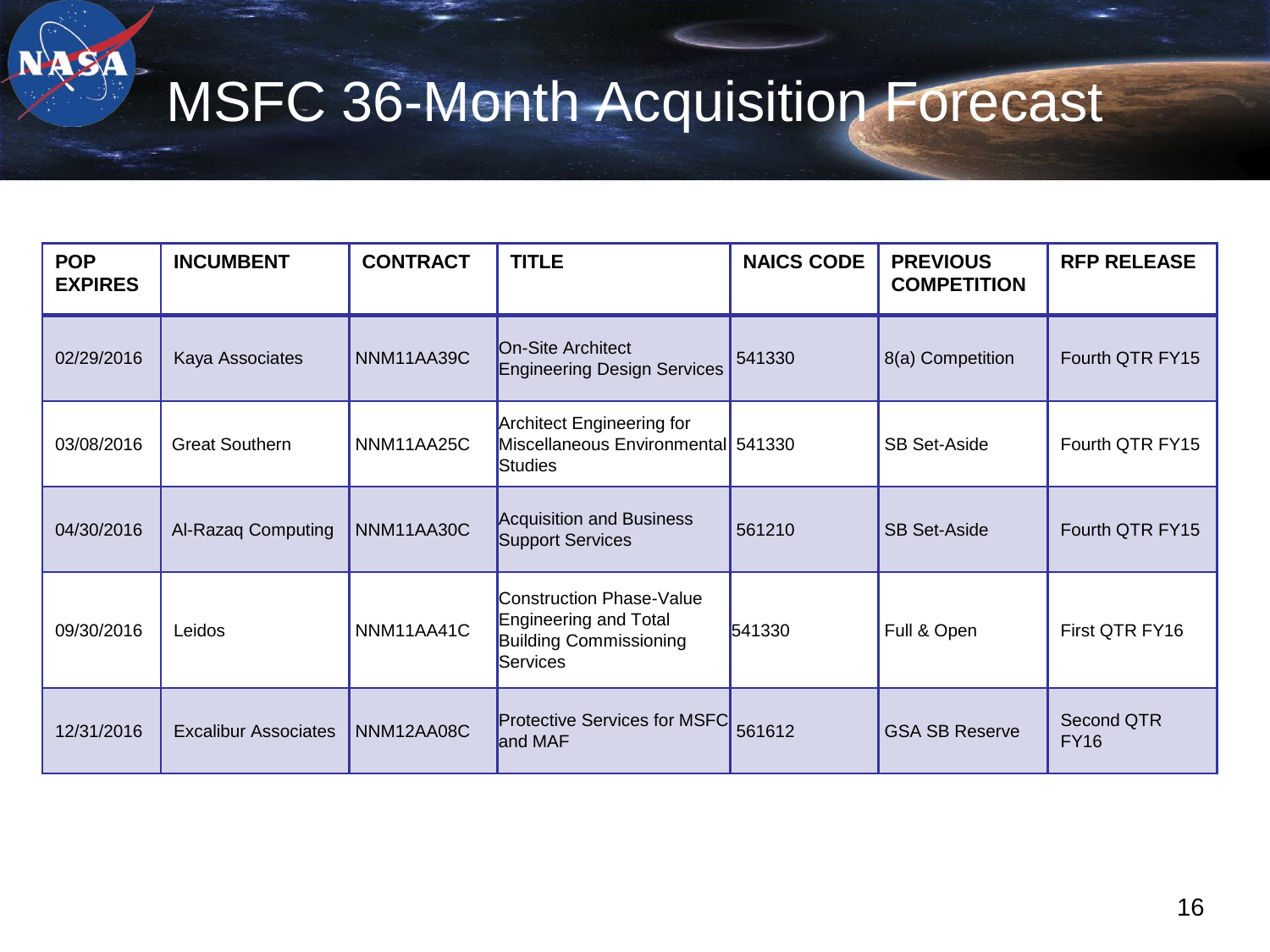#### MSFC 36-Month Acquisition Forecast NASA-(Cont'd)

| <b>POP</b><br><b>EXPIRES</b> | <b>INCUMBENT</b>             | <b>CONTRACT</b> | <b>TITLE</b>                                                                                     | <b>NAICS CODE</b> | <b>PREVIOUS</b><br><b>COMPETITION</b> | <b>RFP RELEASE</b> |
|------------------------------|------------------------------|-----------------|--------------------------------------------------------------------------------------------------|-------------------|---------------------------------------|--------------------|
| 01/31/2017                   | <b>Bastion</b><br>Technology | NNM07AA74C      | Safety & Mission Assurance<br>Support Services                                                   | 541712            | <b>SB Set-Aside</b>                   | Third QTR FY16     |
| 01/31/2017                   | CH <sub>2</sub> M Hill       | NNM12AA05C      | Logistics Support Services                                                                       | 561210            | Full & Open                           | First QTR FY17     |
| 03/31/2017                   | <b>COLSA</b><br>Corporation  | NNM12AA10C      | Huntsville Operation<br>Support Center Support                                                   | 541712            | <b>SB Set-Aside</b>                   | First QTR FY17     |
| 05/31/2017                   | CH <sub>2</sub> M Hill       | NNM10AA17C      | Architect-Engineer (A/E)<br>Services for Environmental<br>Engineering And<br>Occupational Health | 541330            | Full & Open                           | First QTR FY17     |
| 06/03/2017                   | <b>GMC-Merrick JV</b>        | NNM12AA49C      | <b>Architect Engineering for</b><br>Miscellaneous Studies &<br><b>Design Tasks</b>               | 541330            | Full & Open                           | First QTR FY17     |
| 09/30/2017                   | <b>Analytical Services</b>   | NNM12AA53C      | Office of Strategic Analysis<br>& Communication Support<br>Services                              | 541712            | <b>GSA SB Reserve</b>                 | First QTR FY17     |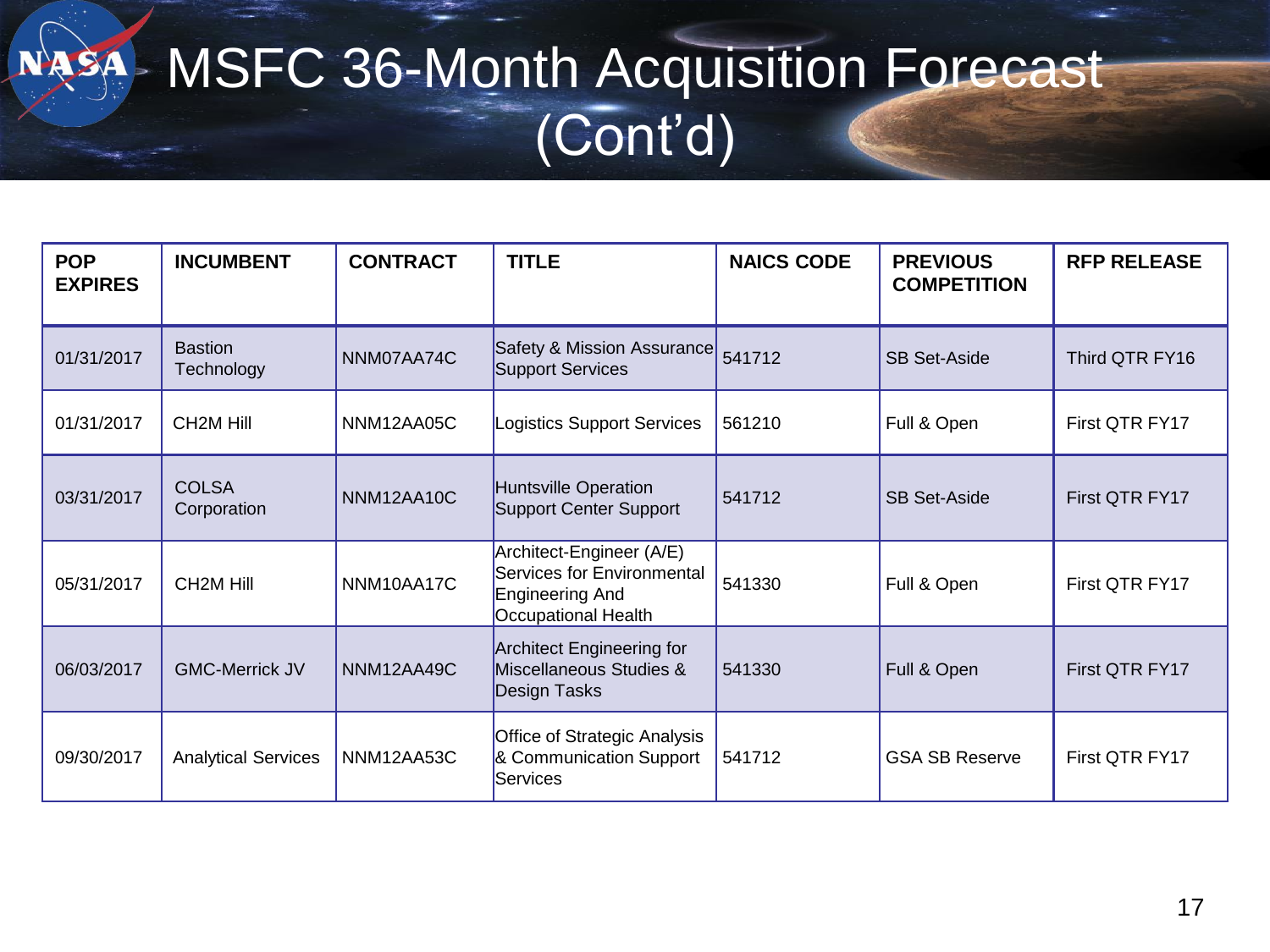# In Competition

**NASA** 

| <b>REQUIREMENTS</b>                                                                       | <b>INCUMBENT</b>    | <b>COMPETITION</b>         |
|-------------------------------------------------------------------------------------------|---------------------|----------------------------|
|                                                                                           |                     |                            |
| Center-wide Administrative<br><b>Support Services</b>                                     | Deltha-Critique JV  | GSA MOBIS 8(a) Competition |
|                                                                                           |                     |                            |
| <b>Facility Operations &amp;</b><br><b>Maintenance Support Services</b>                   | <b>URS</b>          | Full & Open                |
|                                                                                           |                     |                            |
| Marshall Information Technology<br><b>Services</b>                                        | <b>Dynetics</b>     | <b>SDVO SB Set-Aside</b>   |
|                                                                                           |                     |                            |
| <b>Marshall Engineering</b><br><b>Technicians &amp; Trades Support</b><br><b>Services</b> | InfoPro Corporation | 8(a) Competition           |